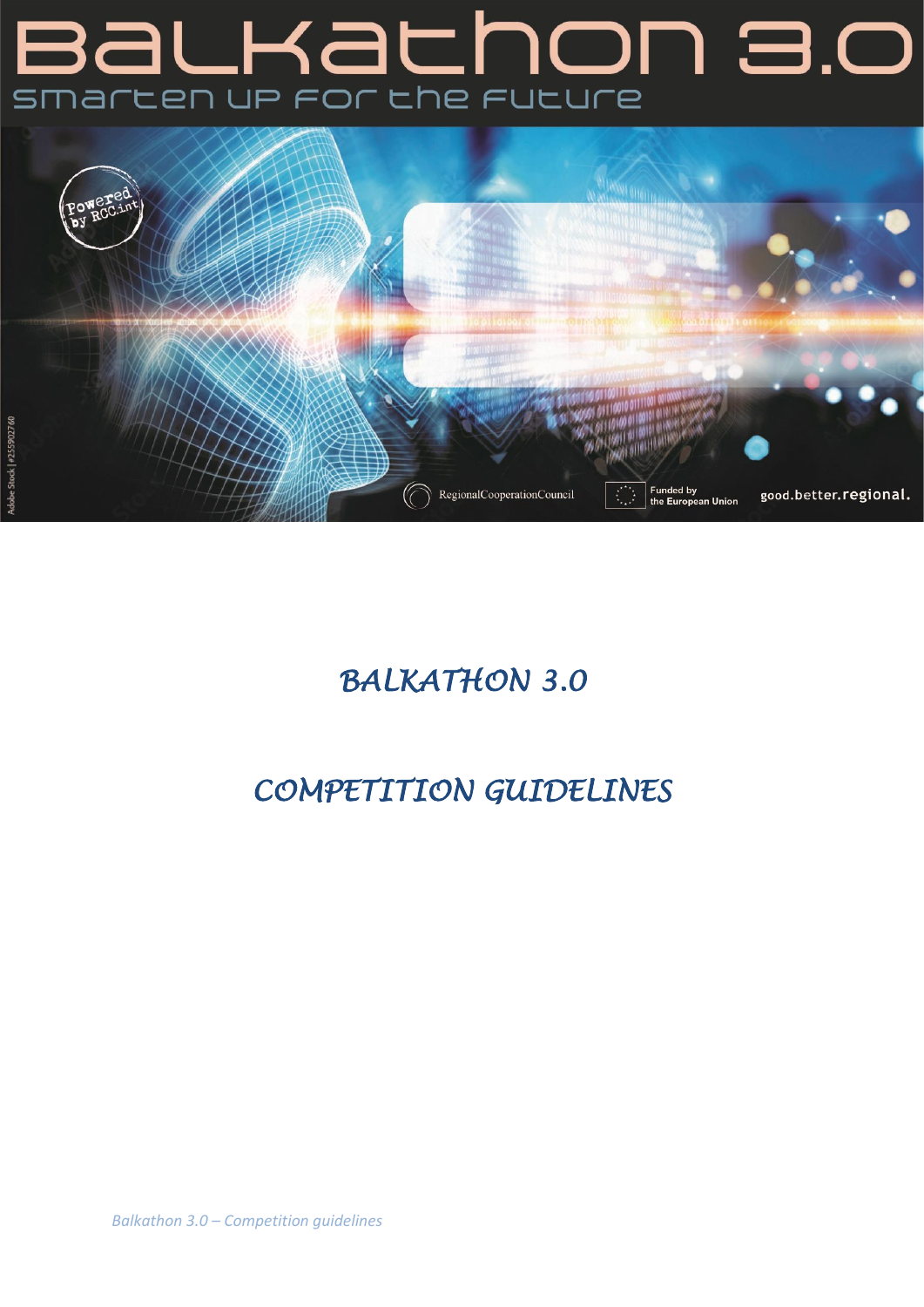# **Contents**

| 1.   |  |
|------|--|
| 1.1. |  |
| 1.2. |  |
| 1.3. |  |
| 1.4. |  |
| 1.5. |  |
| 1.6. |  |
| 1.7. |  |
| 1.8. |  |
| 2.   |  |
| 2.1. |  |
| 2.2. |  |
| 2.3. |  |
| 2.4. |  |
| 2.5. |  |
| 2.6. |  |
| 2.7. |  |
| 2.8. |  |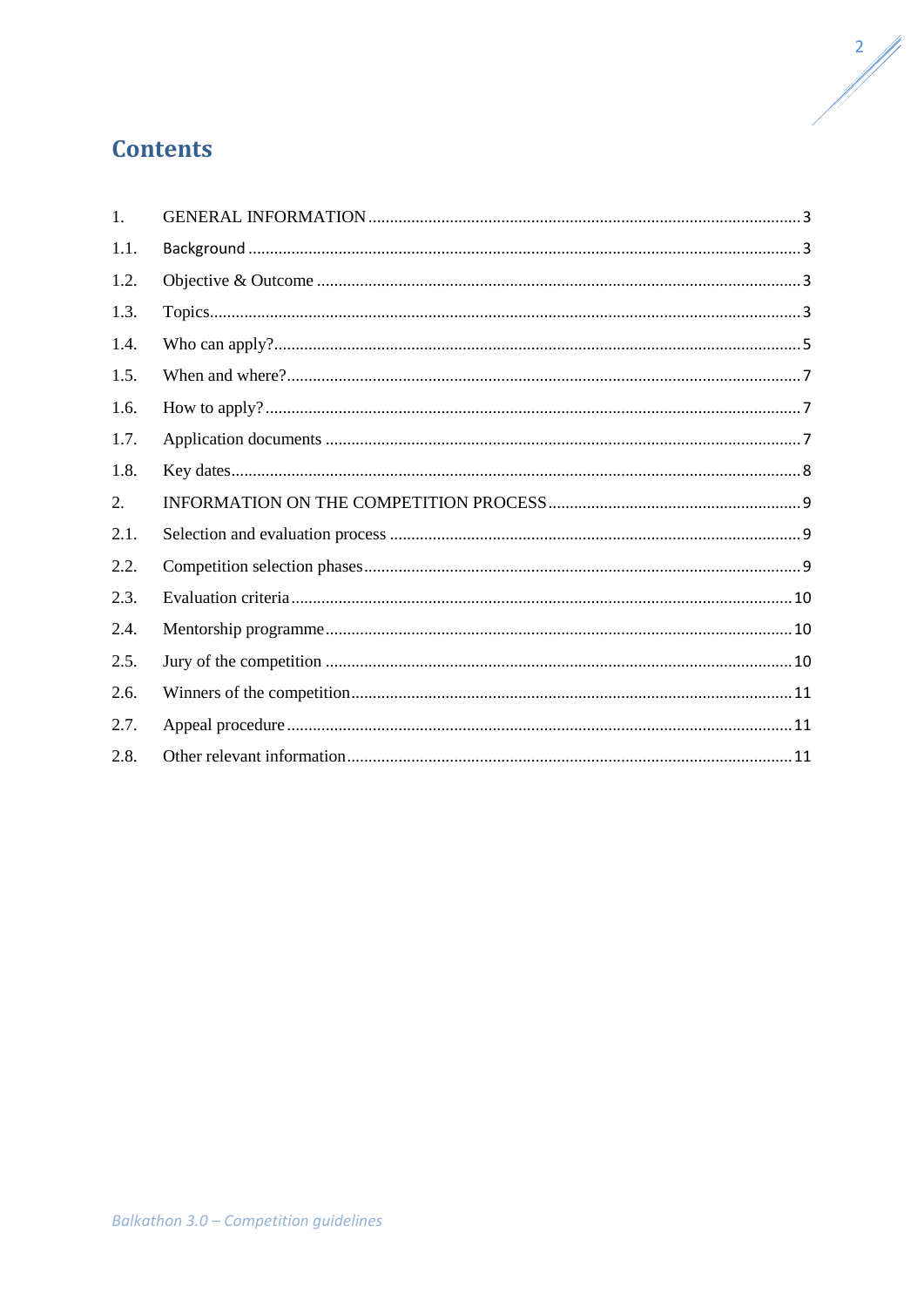# <span id="page-2-0"></span>**1. GENERAL INFORMATION**

#### <span id="page-2-1"></span>**1.1. Background**

The Regional Cooperation Council (RCC) is organising Balkathon – "Smarten up for the future", a regional online competition that encourages Western Balkan (WB) collaboration, cocreation and real-life change, with the idea to help the region, businesses and citizens to strengthen their resilience to global challenges. Balkathon brings together young innovative people, start-ups, digital innovation centres, science parks, universities, small and medium enterprises, etc. from the Western Balkan region in order to trigger digital innovative and practical business solutions in different areas.

In July 2020, RCC organised the first-ever regional competition on digital smart solutions Balkathon, as an agile solution to support the region to recover from the effects of COVID-19 pandemic, followed by the second edition Balkathon 2.0 in May 2021. Of 90 applicants, 37 teams with over 120 team members were shortlisted and got an opportunity to work with assigned mentors, while 12 finalists presented their ideas to the expert jury that decided on 6 winners (one winner per each thematic area and two special awards).

The winners were obliged to further develop their digital and business (herein: digital/business) solutions after the competition, and they presented them at the  $4<sup>th</sup>$  WB Digital Summit. The focus was also on the development and improvement of their business.

Following the good practise, RCC is organising the third edition of Balkathon 3.0 that will focus on innovative digital solutions that can be used as a response to the challenges of our day-to-day life in different parts of digital areas.

#### <span id="page-2-2"></span>**1.2. Objective & Outcome**

Balkathon is a regional competition that invites interested young people, start-ups, entrepreneurs, students, digital innovation hubs, scientific parks, universities, SMEs, etc. from all Western Balkan economies to propose and develop innovative digital solutions as a response to the challenges of our day-to-day life. The six most innovative proposals will be awarded  $10.000\epsilon$  each. The awards will be given to digital solutions whose top priority is to support the region in maintaining sustainability of the communities, businesses, cities and individual lives of each community member.

Once implemented, the proposals should provide a positive contribution to creating jobs, maintaining/enhancing operations, and facilitating digital transformation in different sectors.

#### <span id="page-2-3"></span>**1.3. Topics**

Balkathon 2022 is looking for fresh, innovative and unique ideas and solutions from different digital areas that will mark this year's competition. Consider these guidelines and the proposed topics as inspiration and directions, not as limitations. At Balkathon 2022 we focus on (i) eCommerce, Virtual Promotion Tools, Video and Influence Marketing, (ii) Agriculture, FoodTech & Rural Development, (iii) Renewable/ Sustainable Energy, (iv) Transportation & Logistics, and (v) Miscellaneous. As it was the case with the previous competitions, it is important that digital solutions include innovative technological ideas with clear explanation of their implementation and sustainability.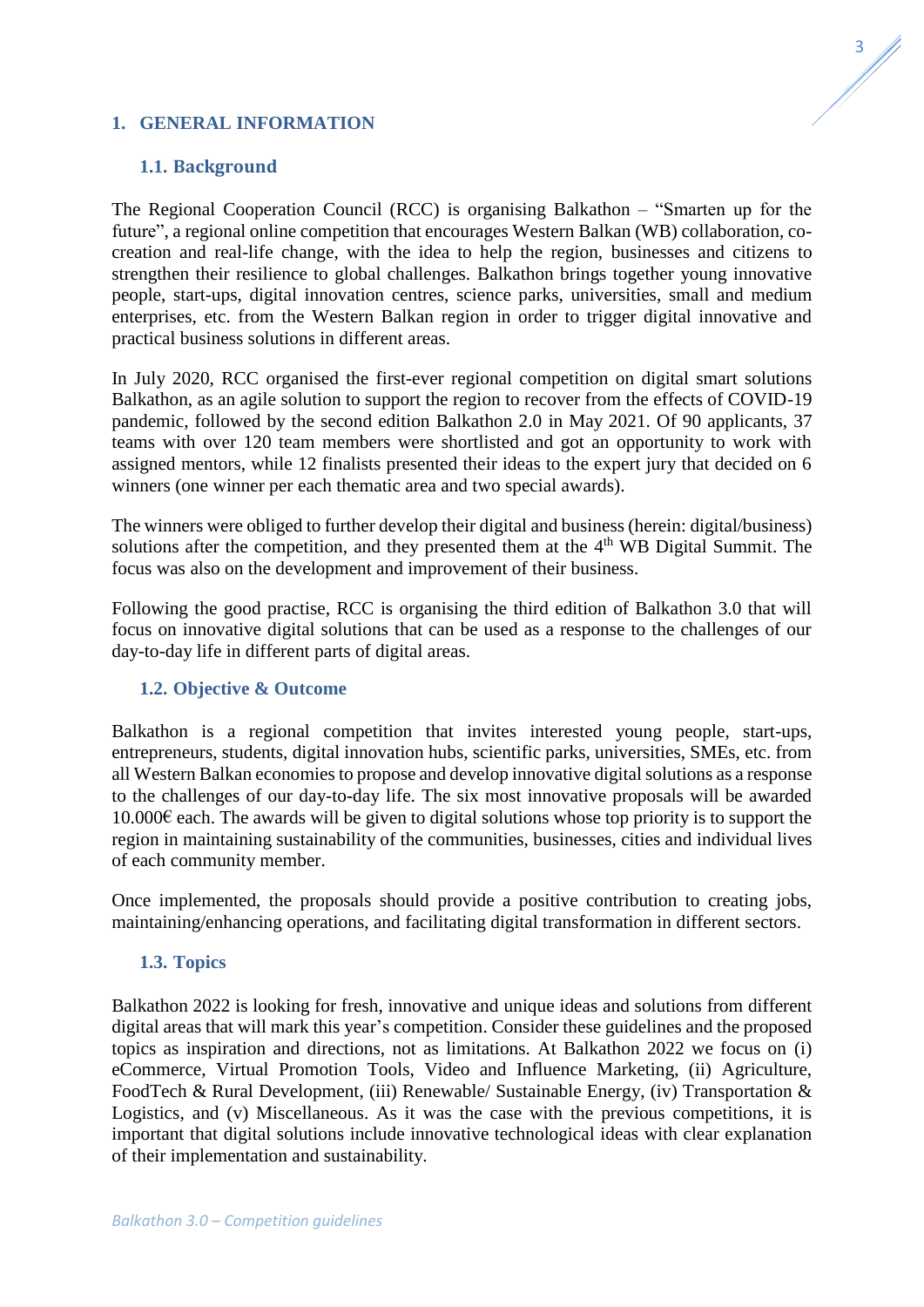# eCommerce, Virtual Promotion Tools, Video and Influence Marketing

Creation of different digital marketing tools and services in order to innovate consumer shops, reach new markets, conduct businesses, and maintain customers' trust.

- 1. eCommerce under this chapter we seek digital solutions which refer to a business model that opens up possibilities for companies and individuals to sell and buy via Internet. Applicants can offer solutions conducted via computers, tablets, smartphones, or other smart devices.
- 2. Virtual Promotion Tools under this chapter we seek digital solutions from the field of digital marketing involving a business model that creates pathways for connecting products, services, or brands with potential customers via Internet or other forms of digital marketing communication tools.
- 3. Video and Influence Marketing under this chapter we seek digital solutions relating to a form of involved endorsement and product placement posted by influencers, people, or organisations that have expert knowledge or social influence in the field of video materials created with a sponsored content for YouTube, Instagram, Facebook or other social networks.
- $\triangleright$  Agriculture, Food-Tech & Rural Development

Digital solutions for the enhancement of primary sector in the Western Balkans and the management and processing of WB agriculture products

- 1. Agriculture under this chapter we seek digital/business solutions in agribusiness subsectors such as (but not limited to): farmers-producers (farm-to-fork concept), agricultural suppliers, processors-wholesalers-distributors, and retailers. Proposed concepts could target: lowering production costs, boosting profits, or ensuring that farm/food products are produced and distributed effectively.
- 2. Food-Tech under this chapter we seek a digital/business solution that will open this emerging sector by exploring how technology can create an efficient and sustainable approach to producing, delivering, and enjoying food for the world of farm producers and agri-food industry.
- 3. Rural Development under this chapter we seek digital/business ideas related to the process of economic wellbeing improvement in relatively isolated and rural areas linking agri-food industry and final consumers.
- $\triangleright$  Renewable/ Sustainable Energy

Innovative ideas that help manage and generate renewable /sustainable sources more efficiently, energy-saving. Main renewable and sustainable energy sources are:

- o Solar energy,
- o Wind energy,
- o Hydro energy,
- o Tidal energy,
- o Geothermal energy, and
- o Biomass energy.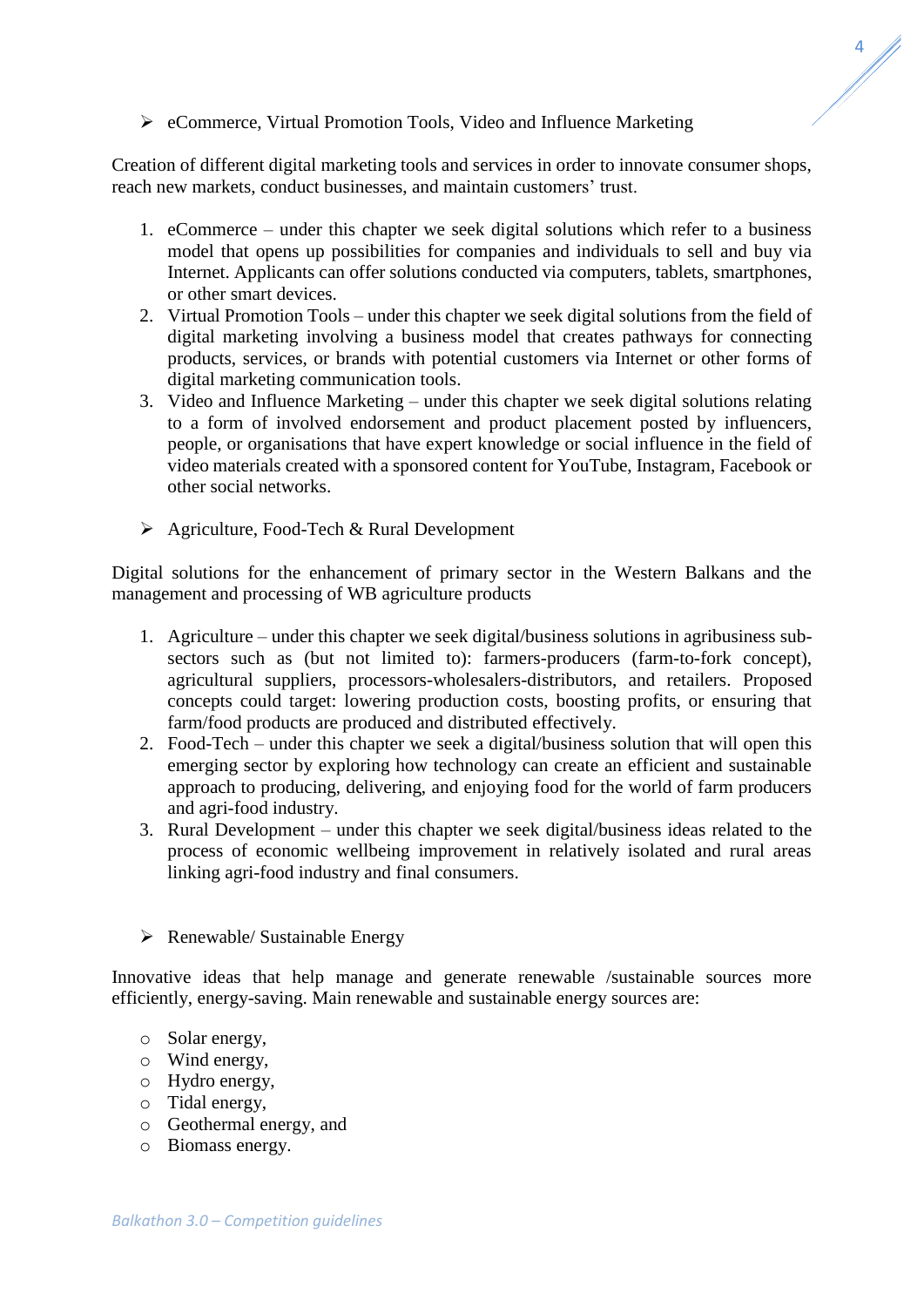Under this chapter, we seek digital/business solutions in the above-mentioned fields or digital solutions to reduce waste of energy and optimise daily energy consumption per capita.

 $\triangleright$  Transportation & Logistics

Ideas to address the growing pressures on the city resources, transport networks, and logistic infrastructure. Logistics includes all tasks such as planning, controlling and optimising the entire process in the value chain.

It deals mostly with:

- 1. Administration: personnel and vehicle management
- 2. Transport technology and data transmission from one to another digital device and data storage, and
- 3. Planning such as transport control, strategies, frequency of services, capacities and costefficiency.

Under this chapter we seek digital/business solutions to focus on two main points:

- I Transport/logistics in order to distribute goods at the lowest possible cost and high energy efficiency as a TASK.
- II Optimising transport in terms of loading, unloading, capacity utilisation and handover to the final user in the shortest period of time as a GOAL.
- $\triangleright$  Miscellaneous

Technology or service-based ideas in tertiary sectors such as:

- 1. MedTech/BioTech/HealthTech under this chapter we seek digital solutions dealing with the recent shifts in healthcare trends, growing populations also present an array of opportunities for innovation, as the most modern technology in these sectors continues to be in demand.
- 2. Blockchain and Cybersecurity under this chapter we seek digital solutions in a decentralised and distributed ledger technology, which is used to store digital information-driven by cryptocurrencies and NFTs. This will always be the most soughtafter topic and can radically change multiple sectors.
- 3. Entertainment and Gaming under this chapter we challenge creative minds to conceptualise and develop unique digital solutions for entertainment and gaming based on different culture, diversity, interests, habits, etc.
- 4. Clean and Green Technologies under this chapter we seek digital solutions that could be in the form of waste segregation, disposal, or that can improve the sanitation system. In addition, this can refer to food technology, sustainable packaging, or even textile innovations.

# <span id="page-4-0"></span>**1.4. Who can apply?**

1

Geographic limitations: Only applicants from WB economies (Albania, Bosnia and Herzegovina, Kosovo<sup>\*1</sup>, Montenegro, North Macedonia and Serbia) can apply to Balkathon, while digital solutions should address a need or challenge in any WB economy within the context of a given topic.

<sup>&</sup>lt;sup>1</sup> \* This designation is without prejudice to positions on status, and is in line with UNSC 1244 and the ICJ Opinion on the Kosovo declaration of independence.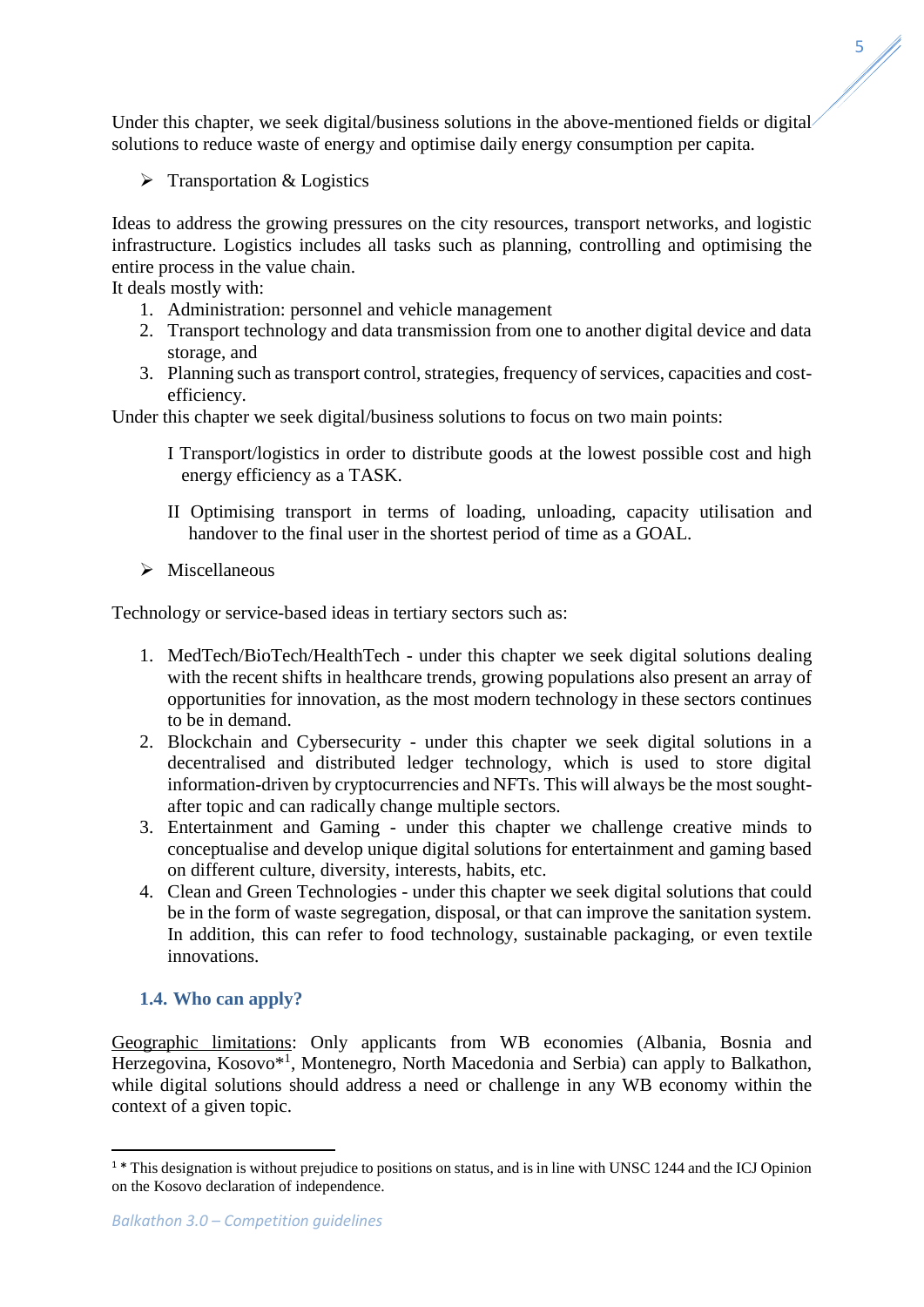Time limitations: After the competition award ceremony, applicants need to develop, finalise and implement digital solutions within a six-month timeframe.

Relevance: The digital solutions must respond to the identified priority areas of the competition (see 1.3.).

#### Applicant limitations:

- o Digital solutions submitted and implemented by registered teams are eligible to participate in the Balkathon competition.
- o Eligible applicants:
	- Teams should be composed exclusively of the representatives of the WB  $e$ conomies<sup>2</sup>;
	- Teams are encouraged to be composed of members from two or more Western Balkan economies;
	- Teams are encouraged to be composed of qualified individuals; ICT companies, students, non-governmental organisations; educational institutions; start-up companies, etc.;
	- Proven experience in projects relevant to the priority areas of the competition will be taken as advantage;
- o Applicants will be disqualified from participating in Balkathon competition if they are in one of the following situations:
	- Involved in previous competitions organised by  $RCC^3$ ;
	- Working in the public and local administration/authorities of any Western Balkan economy, including institutions such as Statistics Offices, public agencies, etc.<sup>4</sup>;
	- They hold an active contract with RCC at the time of application;
- o Applicants will be disqualified at any time from the competition and/or from the final Award Ceremony if it is proved they tried to obtain confidential information, exert influence over RCC, judges or authorised contractual party during the proposal evaluation process;
- o General rules<sup>5</sup> (more information can be found on [www.rcc.int/balkathon\)](http://www.rcc.int/balkathon):
	- Participants can register only as a team;

**.** 

<sup>&</sup>lt;sup>2</sup> This refers to people who have the citizenship of some of the WB economies and live in the WB region.

<sup>&</sup>lt;sup>3</sup> This refers to individuals from the winning teams of both Balkathon competitions, Futourismo, etc.

<sup>&</sup>lt;sup>4</sup> This does not refer to the Universities and Faculties from the WB region.

<sup>&</sup>lt;sup>5</sup> In addition to being published on the website, Rules of Balkathon2022 and competition Guidelines will be automatically sent to applicants upon registration.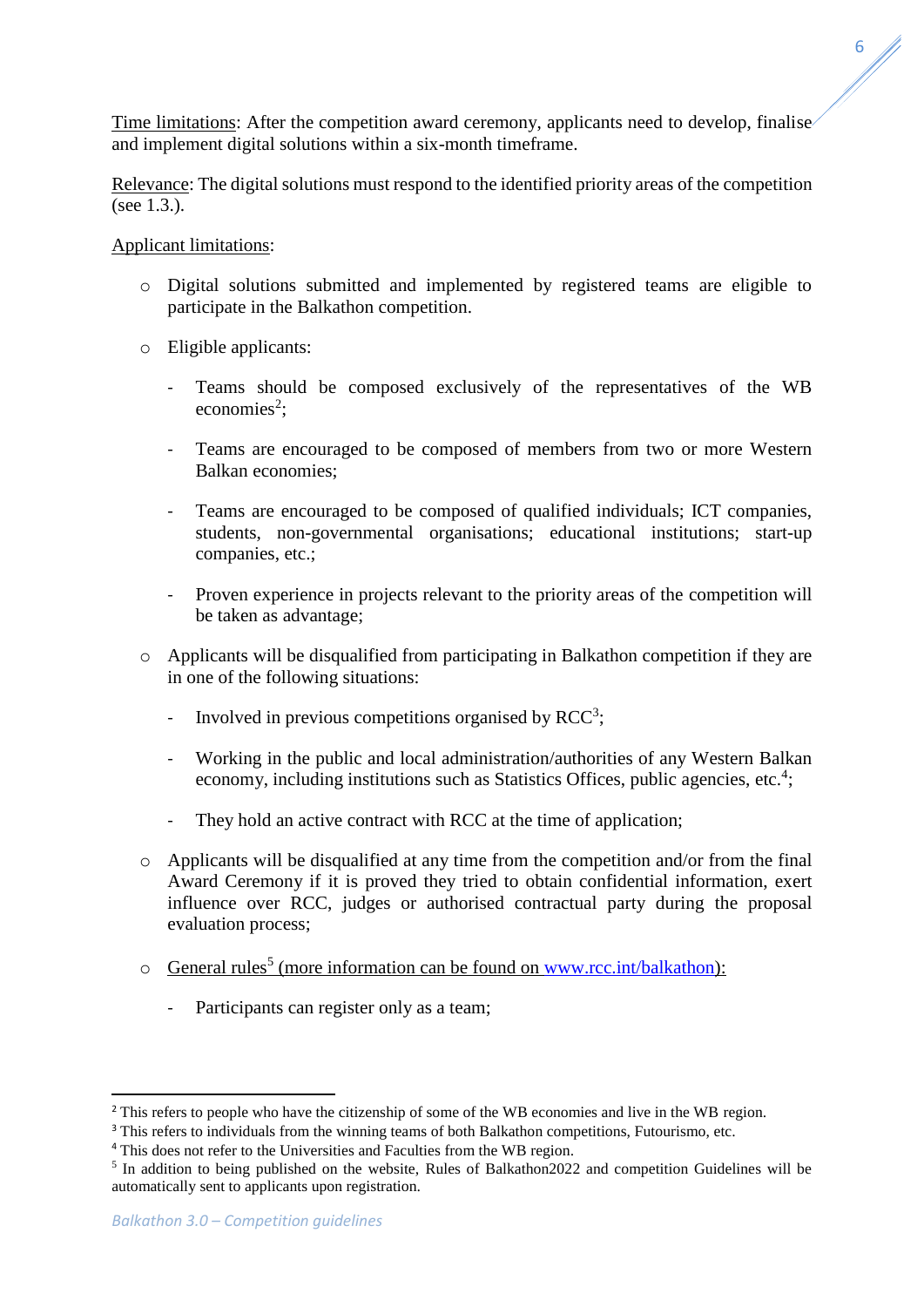- Applicant can get inspiration from existing solutions, however plagiarism, copy and/or any other form of treachery or deception are strictly forbidden;
- Only one team member can submit the team's solution;
- Registered applicants or teams can be disqualified and excluded from Balkathon for breaching one of the rules defined in the Rules of Balkathon 2022, Statement of Honour or Balkathon Guidelines.

## <span id="page-6-0"></span>**1.5. When and where?**

Registration process starts on 6 May 2022 and ends on 15 July 2022 at 12:00 (CET+1).

The Award Ceremony will be held in hybrid form in September 2022.

### <span id="page-6-1"></span>**1.6. How to apply?**

All applicants need to prepare documents elaborated in the section "Application documents" and submit them by 15 July 2022, 12:00 (CET+1) via registration form on the website: [www.rcc.int/balkathon](http://www.rcc.int/balkathon) .

Please note that the maximum size of incoming e-mail/registration form submission is 10 MB. In case the application documents exceed this size, you have to use the .zip data compression file format, compress all documents to a single .zip file and send it via WeTransfer.com to the email: [balkathon@rcc.int.](mailto:balkathon@rcc.int)

When applying, identify your submission as responding to this competition by naming the subject line of your message as: BALKATHON Application.

Any concepts submitted after the deadline, not prepared in accordance with the competition instructions or being incomplete will be rejected.

One team can submit maximum one application under this competition.

# <span id="page-6-2"></span>**1.7. Application documents**

All teams have to submit the following documents:

- $\triangleright$  A Concept Note (max 3 A4 pages, font Calibri size 12) that should include 4 (four) mandatory parts and 1 (one) optional part:
	- o Part 1 (Concept and Strategy): Outline of the objectives, concept, approach and ambition of the project (idea/digital solution). Please indicate whether the project is already ongoing or new.
	- o Part 2 (Solution): The methodological and operational approach to the problem and the solution(s) addressing the technical criteria, as well as activities to maximise impact, e.g. dissemination and exploitation.
	- o Part 3 (Implementation): Project implementation scheme including a work plan, inputs/outputs (deliverables) and resources.

7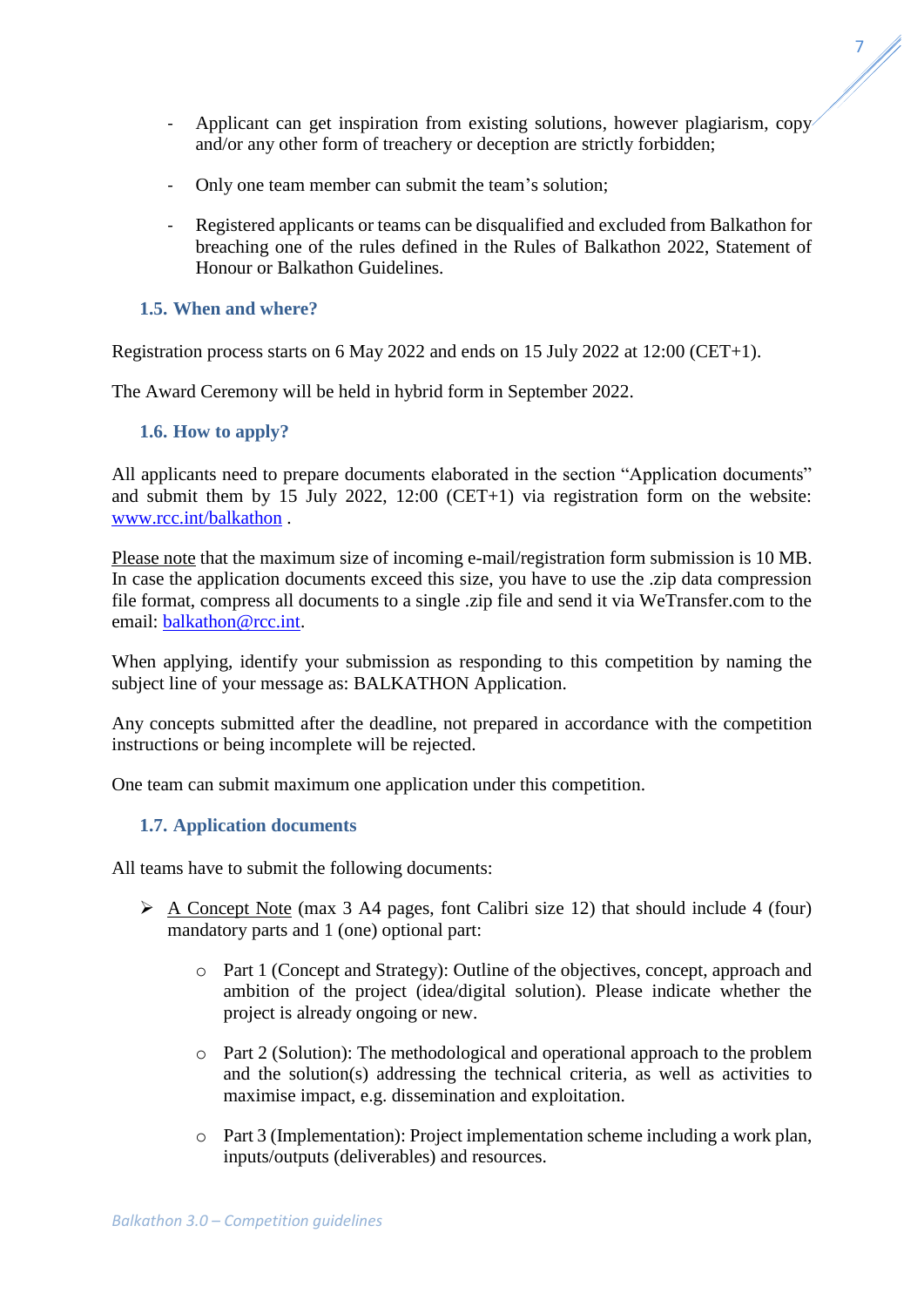8

- o Part 4 (Organisation and Management): Outline of the operations including, for example, the organisational/management structure, roles/responsibilities, IT needs, etc.
- o Part 5 (optional): Where possible, provide samples, demos or design concepts in a standard digital format, or describe the design of your proposed solution in sufficient detail for the jury to visualise your intention.
- $\triangleright$  Names and short bios of applicants, outlining relevant knowledge and experience in line with the Balkathon competition goals, including contact details (e-mail, LinkedIn, website), if available.
- $\triangleright$  Profile of the team's composition should be submitted by the team leader.
- $\triangleright$  In case of applying as a company you need to submit:
	- o company profile and brief description (max. 1 page). For a team of individuals from the company, the team leader should submit a profile of the team's composition
	- o copy of the company's Registration Certificate for legal entity submissions or a corresponding written authorisation for teams of individuals
- Statement of Honour (download from Balkathon website [www.rcc.int/balkathon](http://www.rcc.int/balkathon) ).
- $\triangleright$  List of references for relevant activities implemented (e.g. implemented projects, mobile apps, designed platforms, etc.), if available.

# <span id="page-7-0"></span>**1.8. Key dates**

| Dates:                           | <b>Activities:</b>                                                                   |
|----------------------------------|--------------------------------------------------------------------------------------|
| 6 May 2022                       | Registration process starts                                                          |
| 15 July 2022,<br>$12:00$ (CET+1) | End of registration process                                                          |
| September 2022                   | Pre-selection of the registered teams (Phase I, 40 teams selected)                   |
| September 2022                   | List of shortlisted teams published on the website                                   |
| September 2022                   | Mentors working with teams, start of the competition                                 |
| September 2022                   | Submission of final presentation                                                     |
| September 2022                   | Phase II, selection of 18 teams and publishing finalists on the<br>website           |
| September 2022                   | Announcement of the winners and Award Ceremony (Phase III -<br>selection of winners) |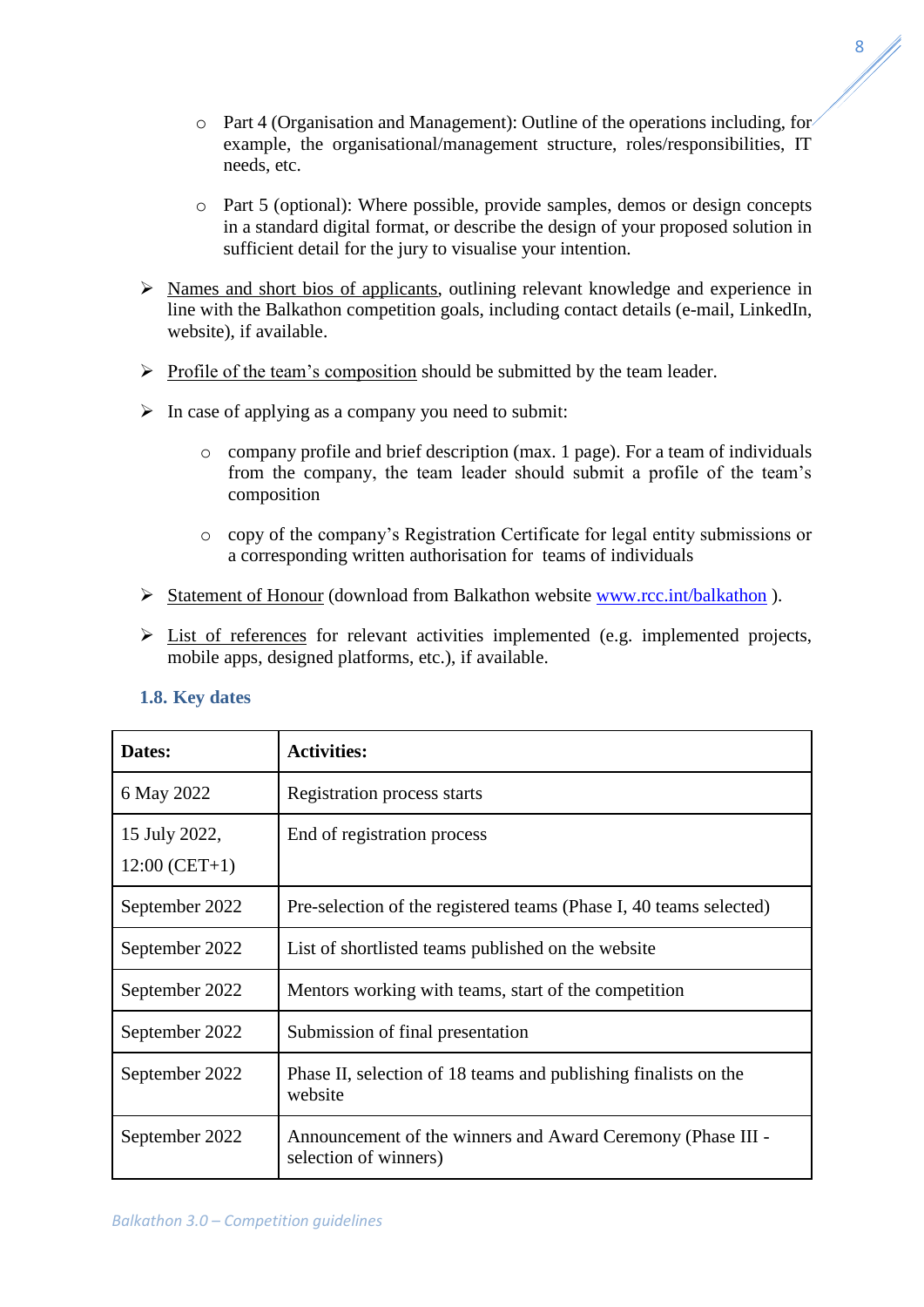# <span id="page-8-0"></span>**2. INFORMATION ON THE COMPETITION PROCESS**

# <span id="page-8-1"></span>**2.1. Selection and evaluation process**

All eligible applications will be judged by a panel of businesses and ICT professionals from WB economies and professionals from particular digital area(s), as well as members of RCC. The proposals must be original and have not been submitted, published or used before. Applicants that are found to have breached this rule will be disqualified.

All applications that meet basic technical criteria will be evaluated based on the following criteria:

- Quality
- Originality
- Feasibility
- Sustainability

The selection/evaluation process will be performed in three phases (see section 2.2.). Each phase will contain certain/additional criteria.

### <span id="page-8-2"></span>**2.2. Competition selection phases**

#### **Phase I**

The first phase will be conducted after the closing of the registration process and presents "filtering" of ideas that best fit into the BALKATHON 2022 vision. After evaluation, the shortlisted applicants (up to 10 teams per each topic) will be offered a mentorship assistance to help them upgrade their ideas. Technical criteria mentioned in the section above will be used for this phase. The list of selected applicants will be published on [www.rcc.int](http://www.rcc.int/)/balkathon.

#### **Phase II**

After mentoring sessions, the candidates will submit their final concept note and video presentation (more info will be provided on [www.rcc.int/](http://www.rcc.int/)balkathon). Members of the jury will evaluate final concept notes, and 3 selected applicants from each topic will present their ideas at the final event, while 6 teams will be selected under the topic Miscellaneous to present their ideas. Up to 18 applicants will be selected for the final competition. Criteria used for this phase are listed in section 2.3. The list of shortlisted applicants will be published on [www.rcc.int](http://www.rcc.int/)/balkathon.

#### **Phase III**

Applicants selected for the final competition will present their ideas before the members of jury in the following concept:

- 3 minutes for the presentation
- 2 minutes for the jury questions

Applicants with the highest score will be awarded, and the winners will be announced at the end of the Awards event in September 2022.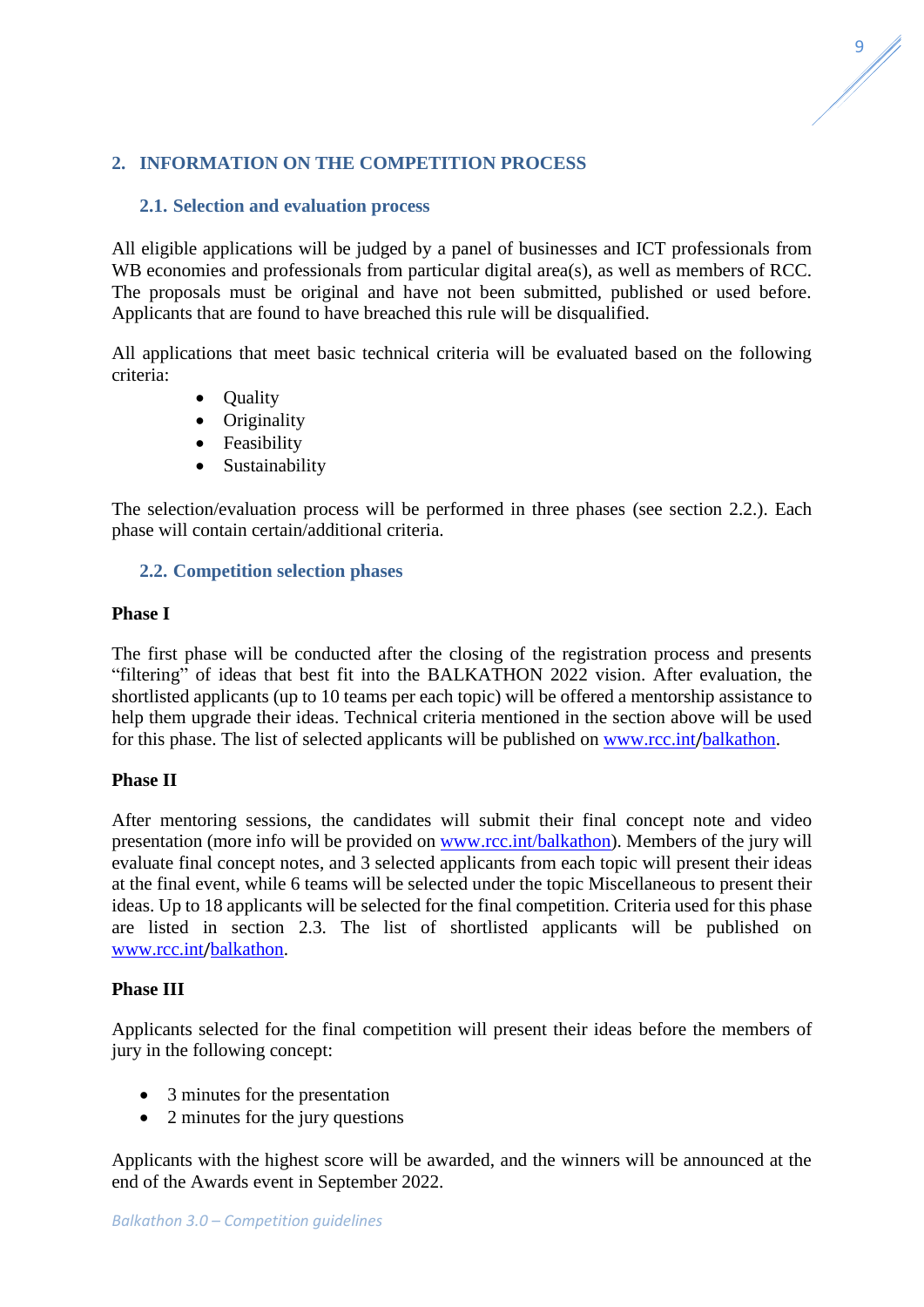# <span id="page-9-0"></span>**2.3. Evaluation criteria**

Criteria for the first phase:

- Quality
- Originality
- Feasibility
- Sustainability

Additional criteria for the second phase:

- Quality of business plan
- Quality of the team
- Ouality of marketing plan
- Quality of financial plan
- Other (implementation plan, impact of the solution, etc.)

Additional criteria for the third phase:

• Quality of the presentation of a business plan

NOTE: More information on the criteria will be published on the website [www.rcc.int/balkathon.](http://www.rcc.int/balkathon)

### <span id="page-9-1"></span>**2.4. Mentorship programme**

The shortlisted applicants will have two-day mentorship sessions, with mentors that are experienced in their respective area. The RCC will prepare the list of mentors with different background and experience in different areas. Each team will have an opportunity to choose mentors with whom they want to work based on their needs for further development of the idea.

The mentorship programme will be focused on upgrading the relevant ideas.

### **Applicants are encouraged to work on their ideas from the very beginning of Balkathon, from 6 May.**

Shortlisted applicants are encouraged to prepare a list of questions, needed information, etc. in order to focus mentorship sessions on upgrading their ideas as much as possible.

Mentorship sessions are not conceptualised in a way to get ideas for development, but to further develop and upgrade the existing idea.

#### <span id="page-9-2"></span>**2.5. Jury of the competition**

The jury will be composed of different members for each phase of the competition, coming from the following representative institutions:

- First phase: RCC and consultants engaged by RCC for the organisation of competition
- Second phase: RCC and representatives of the business and ICT sector from the WB